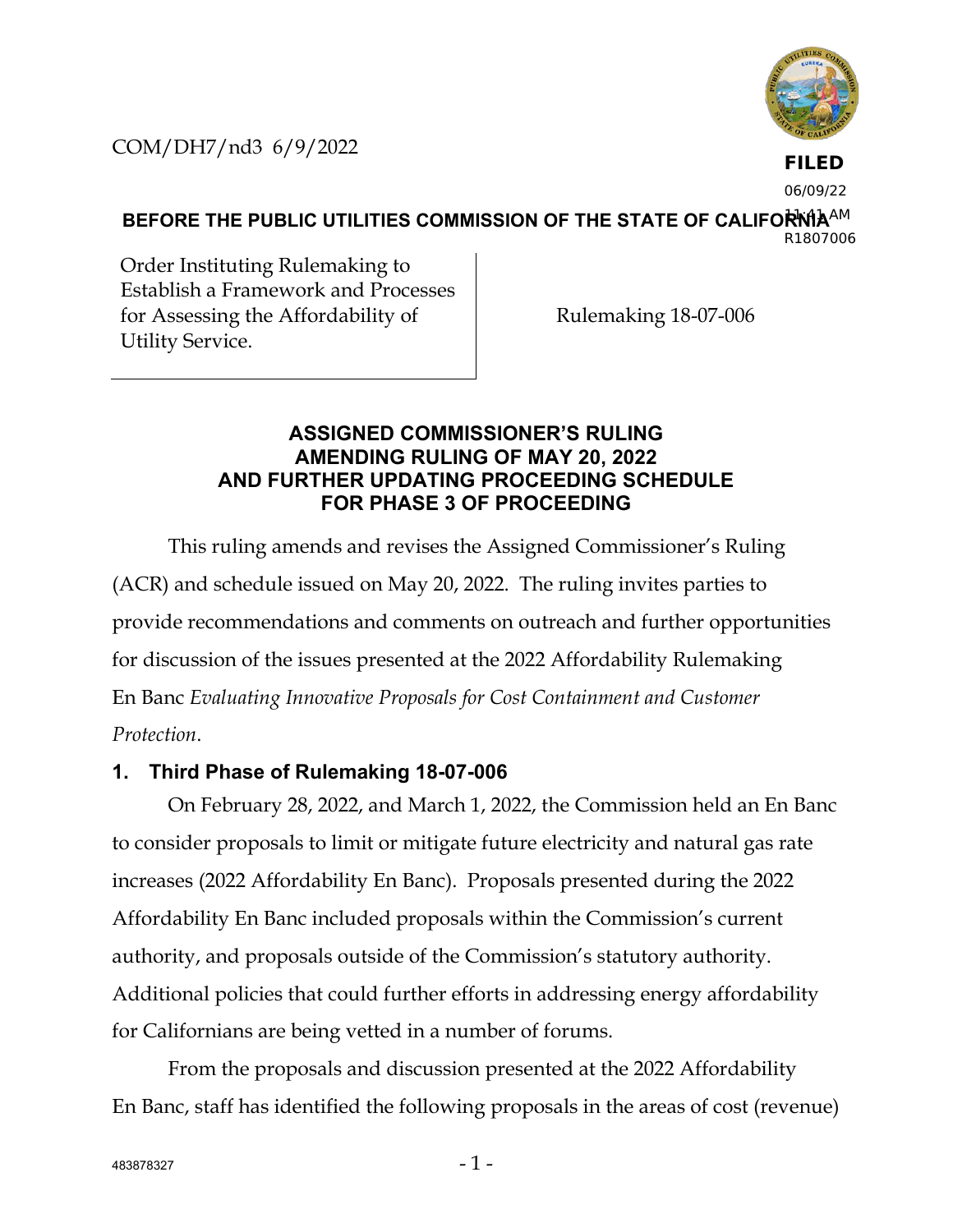versus cost allocation (revenue allocation and design) impacts. A number of these proposals are already being addressed in active proceedings and initiatives at the CPUC as noted below:

# **Cost/Revenue Reducing Proposals**

- 1. Considerations concerning Investor-Owned Utilities' (IOUs) authorized Cost of Capital. Though not a venue for reform, the Commission is currently reviewing applications on Cost of Capital for PG&E, SDG&E, SCE, and SoCalGas;
- 2. In the first phase of General Rate Cases, IOUs could file an alternative revenue request constrained by Consumer Price Index in addition to their primary rate case proposal;

# **Cost Allocation and Rate Design-Related Proposals**

- 3. Expand implementation of Percent of Income Payment Plan (PIPP) pilot programs. Pilots on the PIPP program are currently underway in the Disconnections proceeding;
- 4. Authorize IOUs to deploy customer loan programs to install building decarbonization upgrades via tariffed on-bill structures that enable participation regardless of income, credit score, or renter status. Tariffed on-bill structures for decarbonization upgrades are currently under evaluation, among other financing proposals, in the Clean Energy Financing proceeding;
- 5. Rate reform that could include one or more of the above proposals and/or additional proposals such as expansion of critical peak pricing, time of use, fixed charges, or other rate mechanisms that may reduce rates to something that better reflects the marginal costs of electricity. These rate reform proposals are currently being evaluated in the Demand Flexibility initiative; and
- 6. Investigate rate or infrastructure planning mechanisms to avoid excessive gas infrastructure costs falling disproportionately on residential customers who cannot electrify. This assessment is taking place in the Long-Term Gas System Planning proceeding.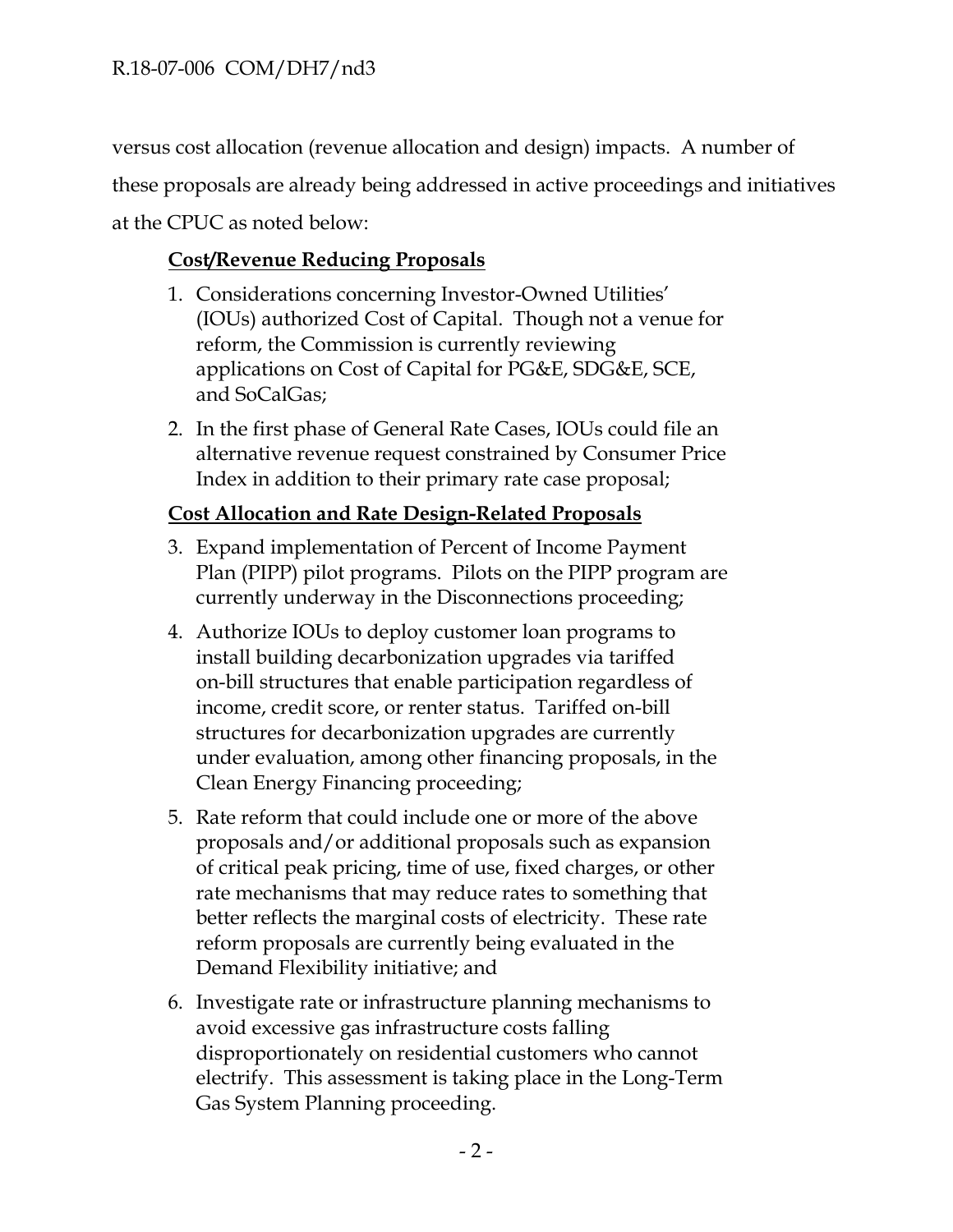#### R.18-07-006 COM/DH7/nd3

### **2. Questions Presented in May 20, 2022 Ruling**

Parties were invited to respond to specific questions in the May 20, 2022 ACR in this proceeding. At this time, given work in the proceedings referenced above and other state policies being considered outside of the Commission that could impact efforts to address affordability it may be premature to seek responses to the May 20, 2022 questions. I have determined that further community outreach and an additional workshop is needed for the parties to explore the issues presented in the 2022 En Banc.

Therefore, rather than seek responses to the questions presented in the May 20, 2022, ACR, Parties are invited to provide comment on how best to maximize public outreach and engagement for the Listening Sessions, discussed below. Parties are also invited to provide comments on how the Commission can best vet affordability issues facing California ratepayers to be further explored in a workshop after holding the Listening Sessions referenced below. The workshop and the information received through the Listening Sessions referenced below will assist the Commission in informing its 2023 Senate Bill (SB) 695 Report.

### **3. Public Outreach and Engagement**

The Commission will host a series of public town hall-style "Listening Sessions" around the state to present the Commission's 2022 SB 695 Report findings and hear from the public on regional affordability issues. The May 20, 2022, ruling referenced hosting these Listening Sessions over the summer and fall of 2022. Given limitations on locating appropriate facilities to hold these Listening Sessions, this ruling amends the schedule to push back the Listening Sessions as set forth below.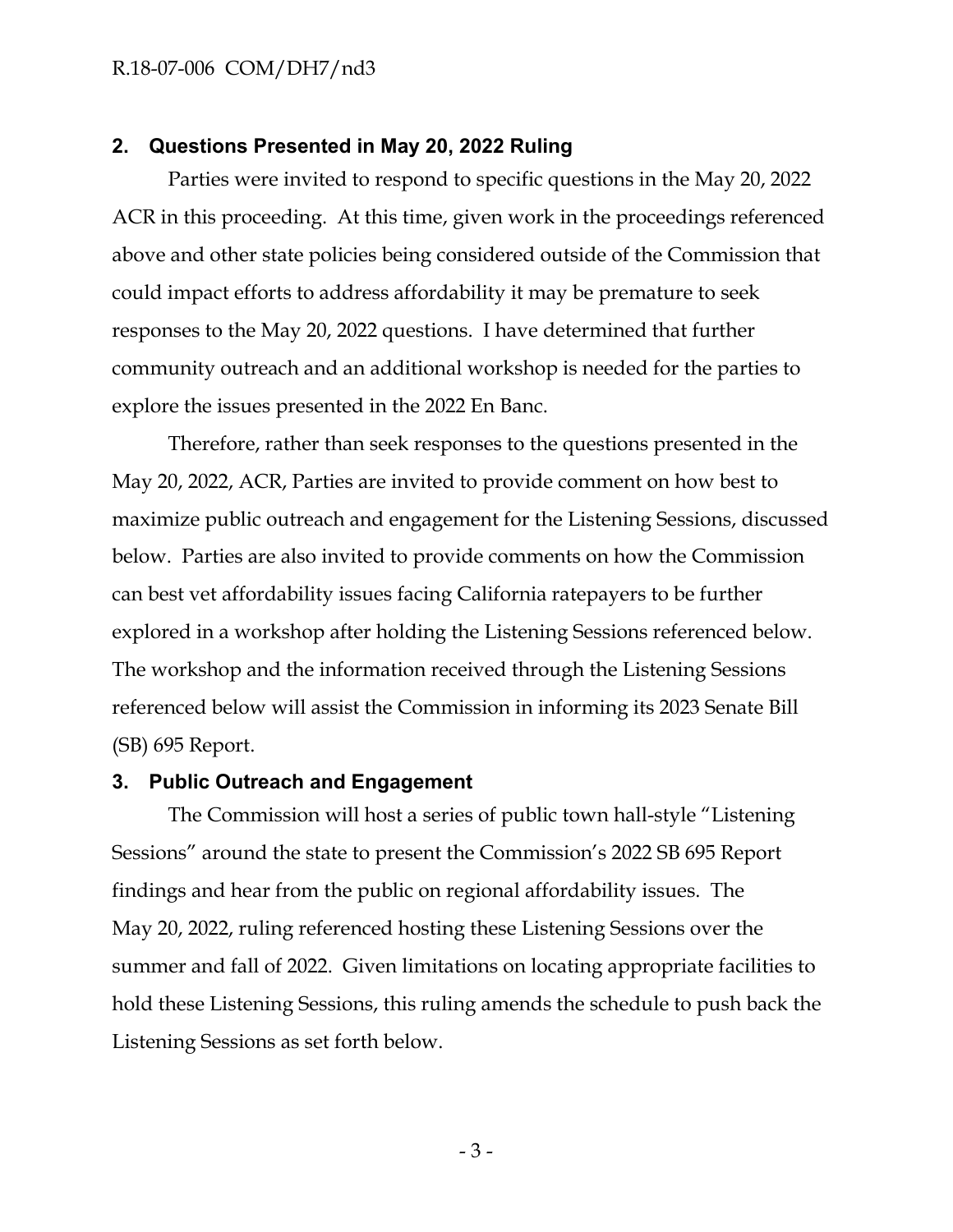These Listening Sessions will take place in locations that represent the diverse geography and demographics of California.[1](#page-3-0) Specific Listening Session dates and locations will be issued in a separate ruling. Parties are invited to share any feedback on strategies for maximizing these listening sessions by July 31, 2022.

In addition to the service list for this proceeding the Commission will serve the service lists for the proceedings and the agencies listed in Section 7 of the Fifth Amended Scoping Memo issued in this proceeding on January 18, 2022.

## **4. Schedule Update**

The instant ruling updates the procedural schedule as follows:

| <b>EVENT</b>                                                                                                                           | <b>DATE</b>                     |
|----------------------------------------------------------------------------------------------------------------------------------------|---------------------------------|
| Listening Sessions Statewide and Virtual, Hold                                                                                         | TBD<br>Fall/Winter 2022         |
| Workshop Affordability Issues/SB 695 Report                                                                                            | TBD                             |
| Party Opening and Reply Comments on<br>Recommendations and Information presented in<br>workshop and listening sessions, File and Serve | Q1 2023                         |
| Staff Recommended Strategies for SB 695 Report                                                                                         | Q1 2023                         |
| Workshop on Staff Recommendations, Hold                                                                                                | Q1 2023                         |
| Comments on Staff Recommendations, File and Serve                                                                                      | Q <sub>2</sub> 20 <sub>23</sub> |
| Reply Comments on Staff Recommendations, File and<br>Serve                                                                             | Q2 2023                         |
| Phase 3 Proposed Decision, Issue                                                                                                       |                                 |

<span id="page-3-0"></span><sup>&</sup>lt;sup>1</sup> At least one Listening Session will offer an option for virtual participation.